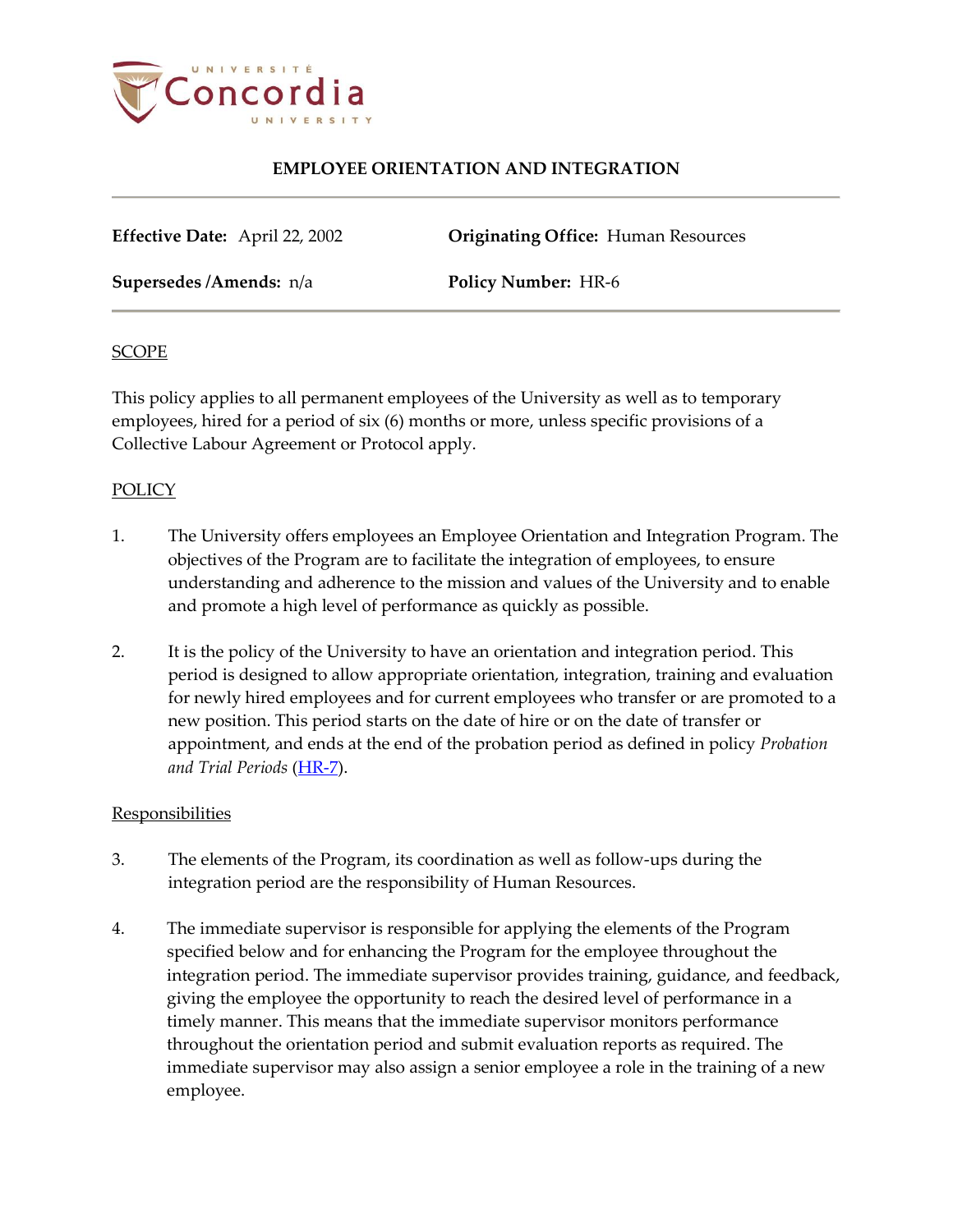

# **EMPLOYEE ORIENTATION AND INTEGRATION**

## Page **2** of **3**

5. The employee has the responsibility of participating in the Program by attending the sessions offered, by asking questions and by managing his own performance with the support of his immediate supervisor.

### Elements of Program

6. The Program is meant to inform the employee of the following matters:

General information on Concordia University (presented by Human Resources)

- History
- Mission
- Values
- University's Strategic Plan
- Organizational Structure

Information relevant to the position the employee will be filling (presented by the immediate supervisor)

- Working conditions
- Physical locations
- Long Term Departmental Plans
- Departmental structure
- Safety measures
- Role and responsibilities
- Performance standards